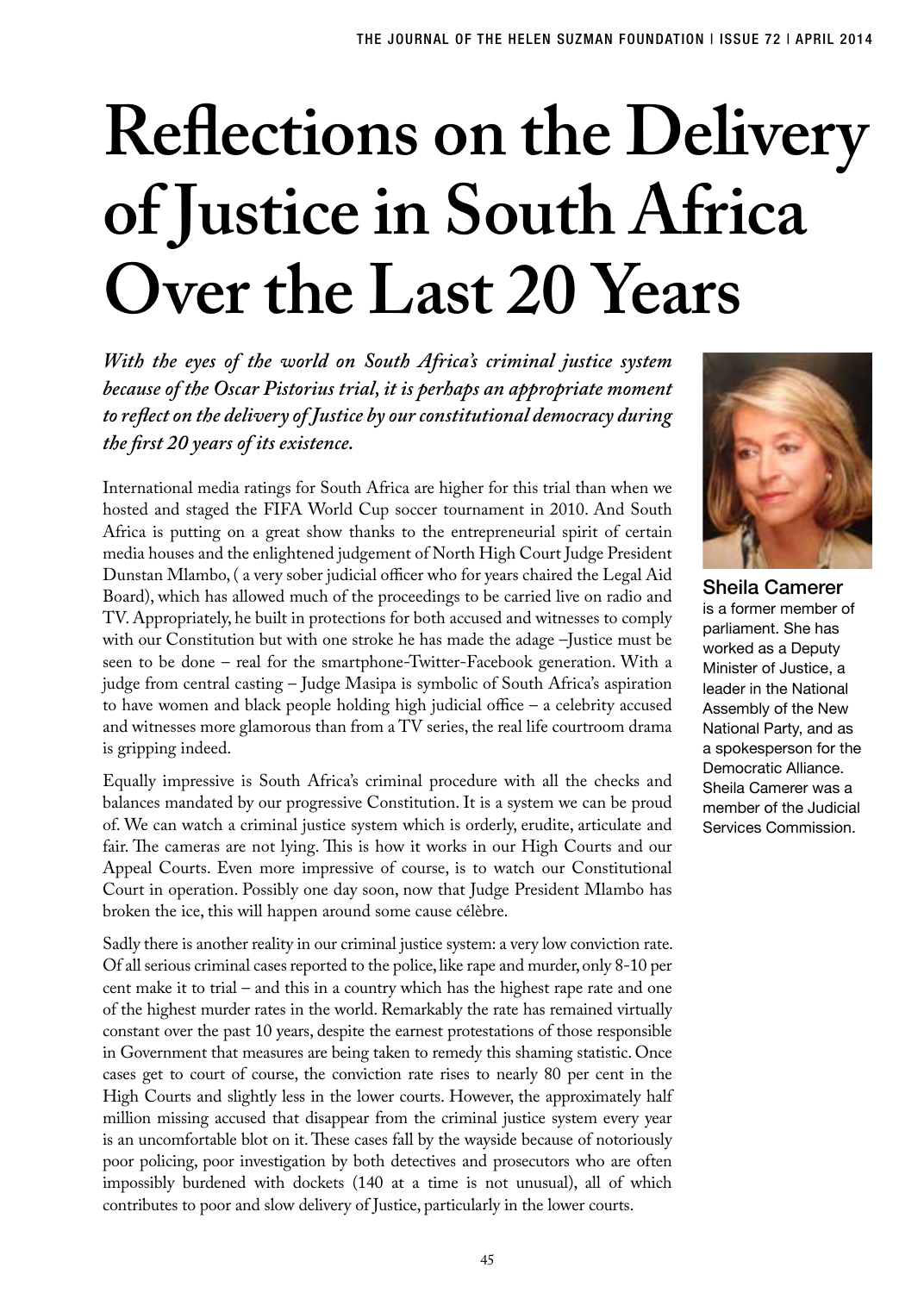Corruption is also not unknown. Often, before cases actually get to trial, dockets go missing (at a price), or witnesses disappear. Some police officers are in the pockets of crime bosses and some court interpreters who are an important cog in the wheel of the criminal justice system, particularly in the lower courts are corruptible and incompetent. In a nasty new development key investigators are assassinated by hitmen when the stakes are high enough.

*The final Constitution affirms the freedom and security of the person human dignity and the right not to be subjected to cruel, inhuman or degrading punishment. Unfortunately – quite often – officers of the law are captured on camera ignoring these provisions.*

A discussion of South Africa's criminal justice system in the past 20 years would be incomplete without a reference to the disappearance of the death penalty from our law. This is another reason why our Constitution is regarded as progressive. Our Constitution states, in simple terms, that: "Everyone has the right to life" (section 11 of the Bill of Rights). This occasioned a number of hectic manoeuvres during negotiations on the Bill of Rights of the Interim Constitution in 1993. First off, Nelson Mandela insisted on a moratorium on the death penalty while negotiations were in progress. The fact that nearly all the people on death row (over 450) were black men spoke volumes, quite

apart from principle. Chief Justice Corbett (at the time) rendered a legal opinion to the negotiating group that, if the right to life was so clearly and unequivocally put, there could never again be a death penalty. This was later confirmed in 1995 in the State vs Makwanyane by the newly constituted Constitutional Court.

A debate on the issue was held in Parliament in 1993. As a newly minted Deputy Minister of Justice, and one of only a few NP MP's who had always been against the death penalty, I was in an awkward position. But to his credit, President FW De Klerk encouraged me to go out fighting and speak against the death penalty in the National Assembly, which I did. I believe it is to South Africa's everlasting credit that this barbarous punishment was done away with. In fact, South Africa went further. The final Constitution affirms the freedom and security of the person human dignity and the right not to be subjected to cruel, inhuman or degrading punishment. Unfortunately – quite often – officers of the law are captured on camera ignoring these provisions.

However, it is in the context of the criminal justice system where the majority of ordinary people encounter justice. During apartheid the experience of the majority was extremely negative. This is why the Bill of Rights dedicates a long section to the rights of arrested, detained and accused persons (section 35), but with no corresponding section on the rights of victims!

In summary, the South African criminal justice system demonstrates much the same symptoms as the rest of our country's administration. The Constitution is laudable and progressive; the laws are sound and clearly set out and have been extensively amended to bring them into line with the Constitution. Other laws have been introduced to ensure that the Constitution becomes a reality in citizens' lives, such as a new Sexual Offenses Act, the prevention of domestic violence legislation, a reformed abortion law and so on. To show they meant business in fighting South Africa's excessively high crime rate, in the early 2000's Government introduced heavier penalties for serious crimes. In spite of a tight budget, a court building and maintenance programme has ensured a relatively high standard of court facilities.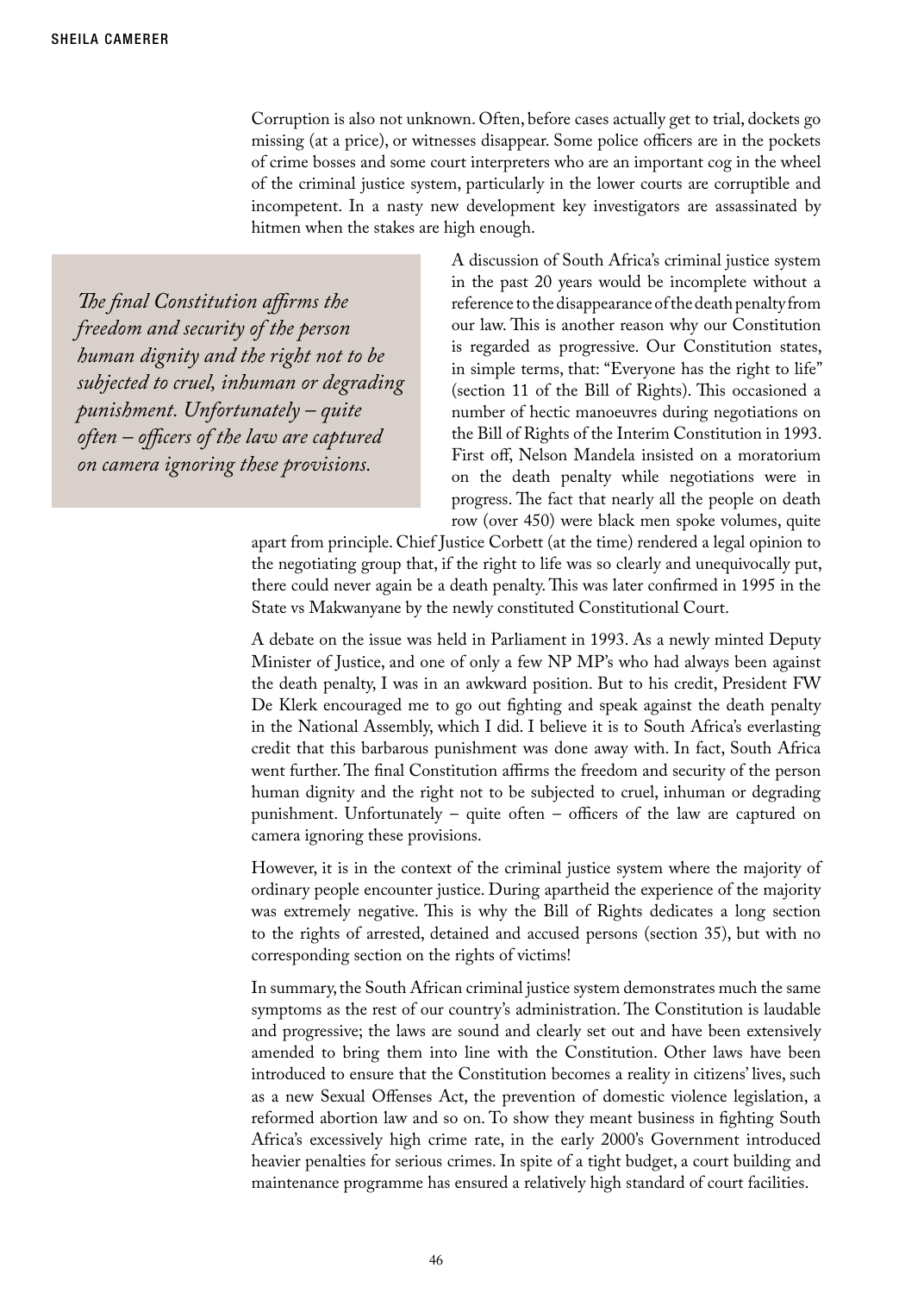WARD ON THE VALUE OF THE WARD THE WARD THE WARD THE WARD THE WARD THE WARD THE WARD THE WARD THE WARD THE CALL THE U **CONSEVE LA NDA YO I E O F** READINED

However, it is the implementation of all this that fails. There is often inadequate training for lower court officials, too many vacant posts at all levels, loyal cadres being deployed in posts they are not  $-$  to use the constitutional phrase applied to judicial officers – "fit and proper" to hold (although there is less of this in the Justice sector than most others). These failings apply across the board in criminal and civil justice – overlong delays are a real problem in civil cases. To be fair, it must be conceded that many of these problems are common to justice systems around the world.

The Constitution guarantees the right of access to court and to have disputes resolved. South Africa was bequeathed by its former colonial masters a sound system of civil law which endures to this day –

*By far the most important is our constitutionalism: the fact that the Constitution is the supreme law of our country and cannot be easily or lightly changed or challenged. It establishes the Rule of law, guaranteed by an independent Constitutional Court of 11 Judges including the Chief and Deputy Chief Justice – in other words: it is our apex court.*

contractual certainty enforceable in the courts, constitutional safeguards for property rights, and an excellent system of deeds registration, administration of estates and the registration of business entities and trade rights .

All are plagued by the ills that dog other aspects of the administration of Justice listed above and as a result efficiency has deteriorated over the past 20 years. The civil courts are often subject to excessive delays. On the other hand, post-1994, the civil courts have been modernized and expanded to include a system of specialist courts such as the Labour Courts, the Competition Appeal Court, the Electoral Court and so on. Good moves.

So what are the most positive aspects of our Justice system and Justice delivery which set us apart? By far the most important is our constitutionalism: the fact that the Constitution is the supreme law of our country and cannot be easily or lightly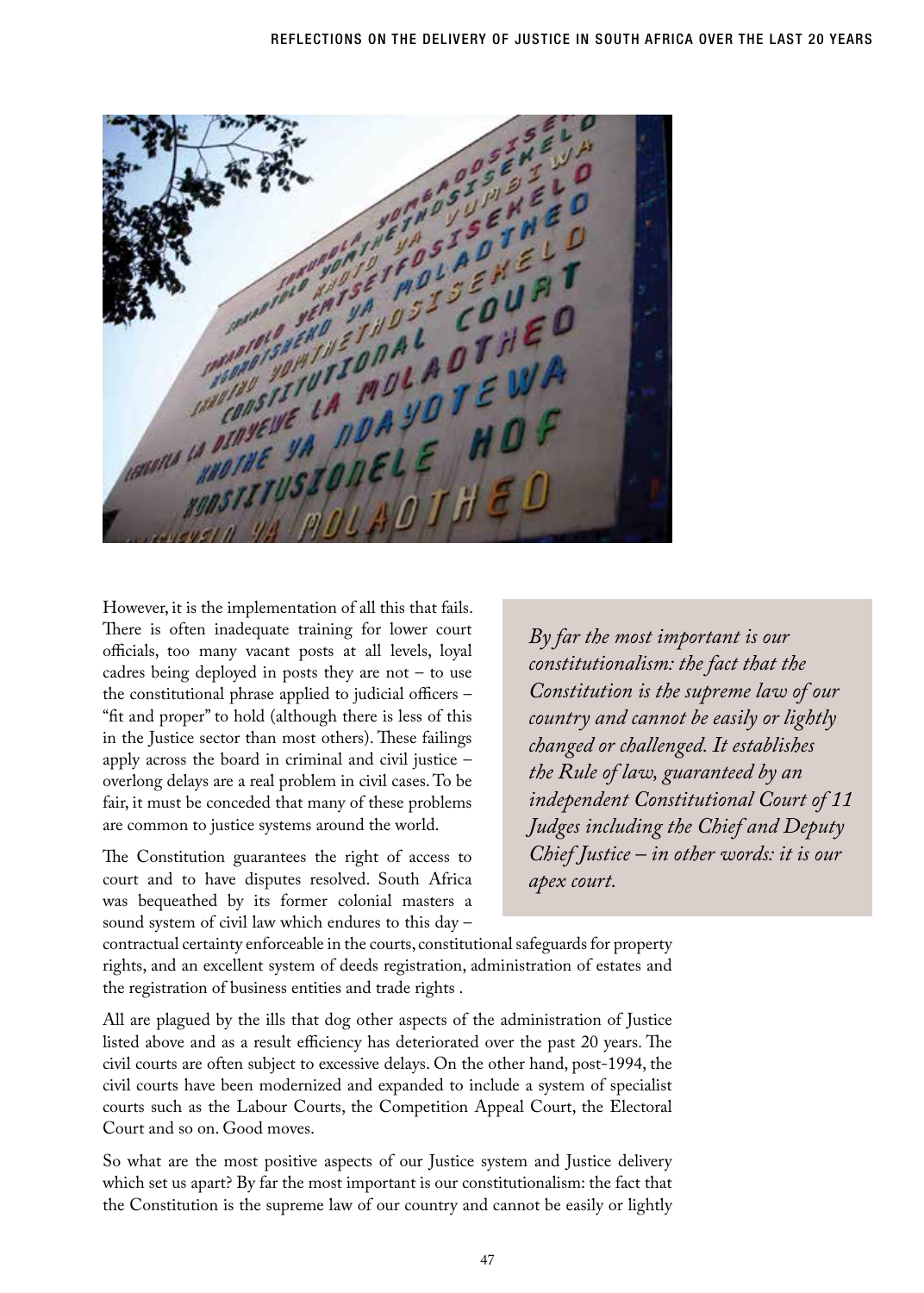changed or challenged. It establishes the Rule of law, guaranteed by an independent Constitutional Court of 11 Judges including the Chief and Deputy Chief Justice – in other words: it is our apex court.

One of the most positive stories coming out of South Africa in the past 20 years is the magnificent performance of our Constitutional Court. It is an acknowledged world leader in the development of socio-economic rights, namely rights of access to housing, health and education. The Constitution, in the Bill of Rights – Chapter 2, gives Government some leeway, as far as the realization of these rights by ordinary folk is concerned, in that it provides that "the state, through reasonable measures, must make, within its available resources, [access to health, education, and housing] progressively available". The Concourt was not prepared to leave it

*The Grootboom case is one of the leading cases around the world on such issues. Sadly Irene Grootboom herself died before seeing any change in the condition of her squatter community, but in the annals of socio-economic right cases her name is writ large.*

there, and in a number of judgements has taken an activist stance – notably the case of Irene Grootboom and the Marconibeam squatters, insisting on followup reports from the erring Western Cape government at the time, which in the opinion of the Court had failed to comply with either the provision in the Bill of Rights of the Constitution or the Concourt's ruling on the provision of housing for these squatters. The Grootboom case is one of the leading cases around the world on such issues. Sadly Irene Grootboom herself died before seeing any change in the condition of her squatter community, but in the annals of socioeconomic right cases her name is writ large.

As Deputy Minister of Justice in 1993, I represented the government at the Multi-Party Talks concerning the negotiation of the content of the Bill of Rights and the new constitution. Former president FW de Klerk commented at the time that I should always be grateful to him, for there is no higher calling for a lawyer than to help draft a constitution. I must agree.

It was a formative experience of my life. One of the main reasons South Africa's constitution is regarded as one of the most progressive in the world, is the Equality Clause (section 9 of the Bill of Rights) which is one of the most extensive there is. A further reason involves the institutional framework created particularly by Chapter 9, calling for "State institutions supporting Constitutional Democracy". These institutions whose independence is guaranteed in the Constitution, include the Public Protector (currently Thuli Madonsela – who is fast becoming a legend), the South African Human Right Commission, the Commission for Gender Equality, the Commission for the Promotion and Protection of the Rights of Cultural, Religious and Linguistic Minorities(a constitutional acknowledgement of our diversity), the Electoral Commission and the Auditor General. Their performance has not always been consistent but on the whole they have performed well and are enormously important, together with the courts, for upholding the Rule of Law in our country. During the negotiations on the above two elements of our Constitution, the Equality Clause was quite a tough sell, particularly the part outlawing discrimination on the basis of sex, gender and sexual orientation, which was strongly opposed by traditional leaders. In the end a very strong multi-party women's' lobby prevailed.